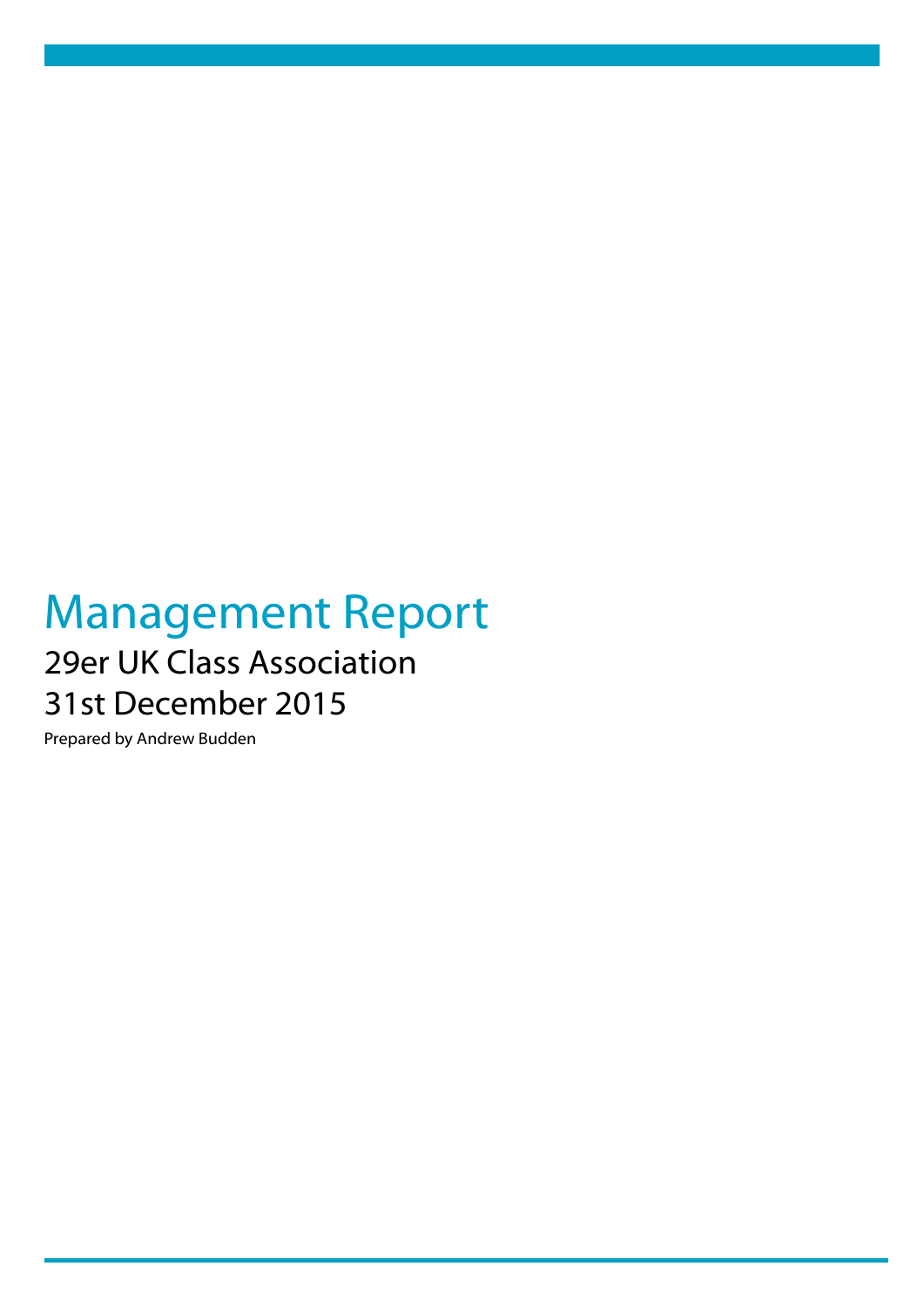## **Contents**

| Profit & Loss        |  |
|----------------------|--|
| <b>Balance Sheet</b> |  |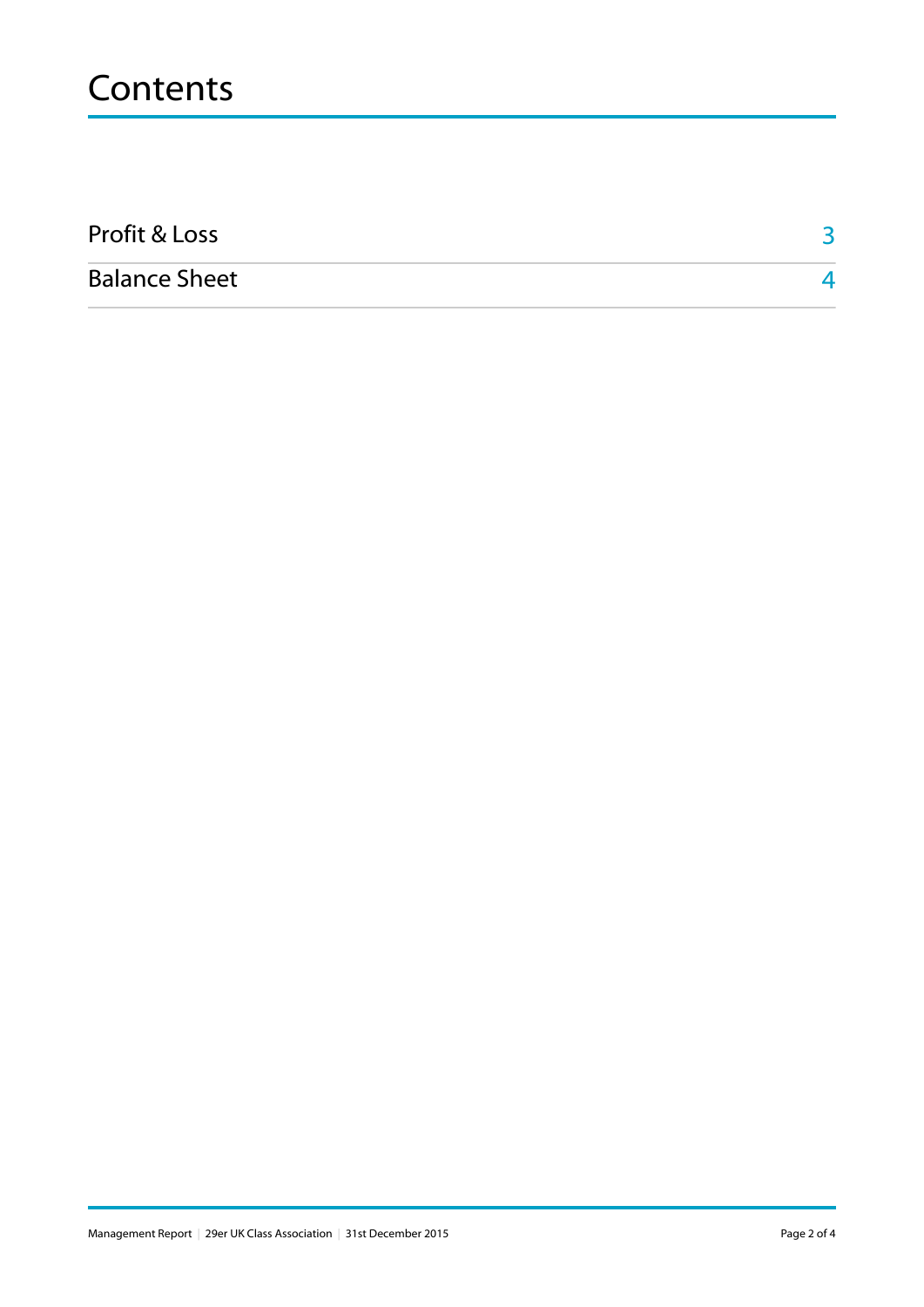

## 29er UK Class Association 1 January 2015 to 31 December 2015

|                                 | 31 Dec 15    | 31 Dec 14 |
|---------------------------------|--------------|-----------|
| Income                          |              |           |
| Income - Bank Interest Received | $\mathbf{1}$ | 11        |
| Income - Clothing Income        | 1,677        | 203       |
| Income - Events                 | 68,699       | 45,927    |
| Income - Grant                  | 5,920        | 6,000     |
| Income - Membership             | 8,568        | 7,533     |
| Income - Rib Hire               | 136          | 579       |
| Income - Sponsorship            | 1,000        | 800       |
| Income - Training               | 24,065       | 20,759    |
| <b>Total Income</b>             | 110,065      | 81,811    |
| <b>Gross Profit</b>             | 110,065      | 81,811    |
| <b>Less Operating Expenses</b>  |              |           |
| <b>Administration Fee</b>       | 1,168        | 4,562     |
| Audit and Accountancy Fees      | 336          | 280       |
| <b>Class ET Rib</b>             | 1,100        | 1,919     |
| <b>Class Travel Grants</b>      | 800          | 1,275     |
| clothing                        | 534          | 803       |
| Coach Fees                      | 10,607       | 6,625     |
| Coaches Expenses                | 6,491        | 3,178     |
| <b>Equipment Purchases</b>      | 1,269        | 584       |
| Insurance                       | 857          | 843       |
| International 29er Association  | 1,605        | 1,580     |
| <b>Internet Expenses</b>        | 359          | 406       |
| Jury                            | 1,475        | 1,580     |
| Miscellaneous Expenses          | 1,621        | 1,562     |
| <b>Nationals Costs</b>          | 5,850        | 5,136     |
| PayPal Transaction fees         | 2,872        | 2,091     |
| Post & Stationery               | 961          | 364       |
| <b>Prior Year Items</b>         |              | (3,953)   |
| <b>Rib Hire</b>                 | 6,051        | 6,590     |
| Subscriptions                   | 120          | 115       |
| Trophies / Gifts                | 4,945        | 3,843     |
| Venues                          | 40,030       | 29,411    |
| <b>Total Operating Expenses</b> | 89,050       | 68,794    |
| <b>Net Profit</b>               | 21,015       | 13,018    |

Any liability (in negligence or otherwise) arising from any third party acting, or refraining from acting, on any information contained in this report s excluded.